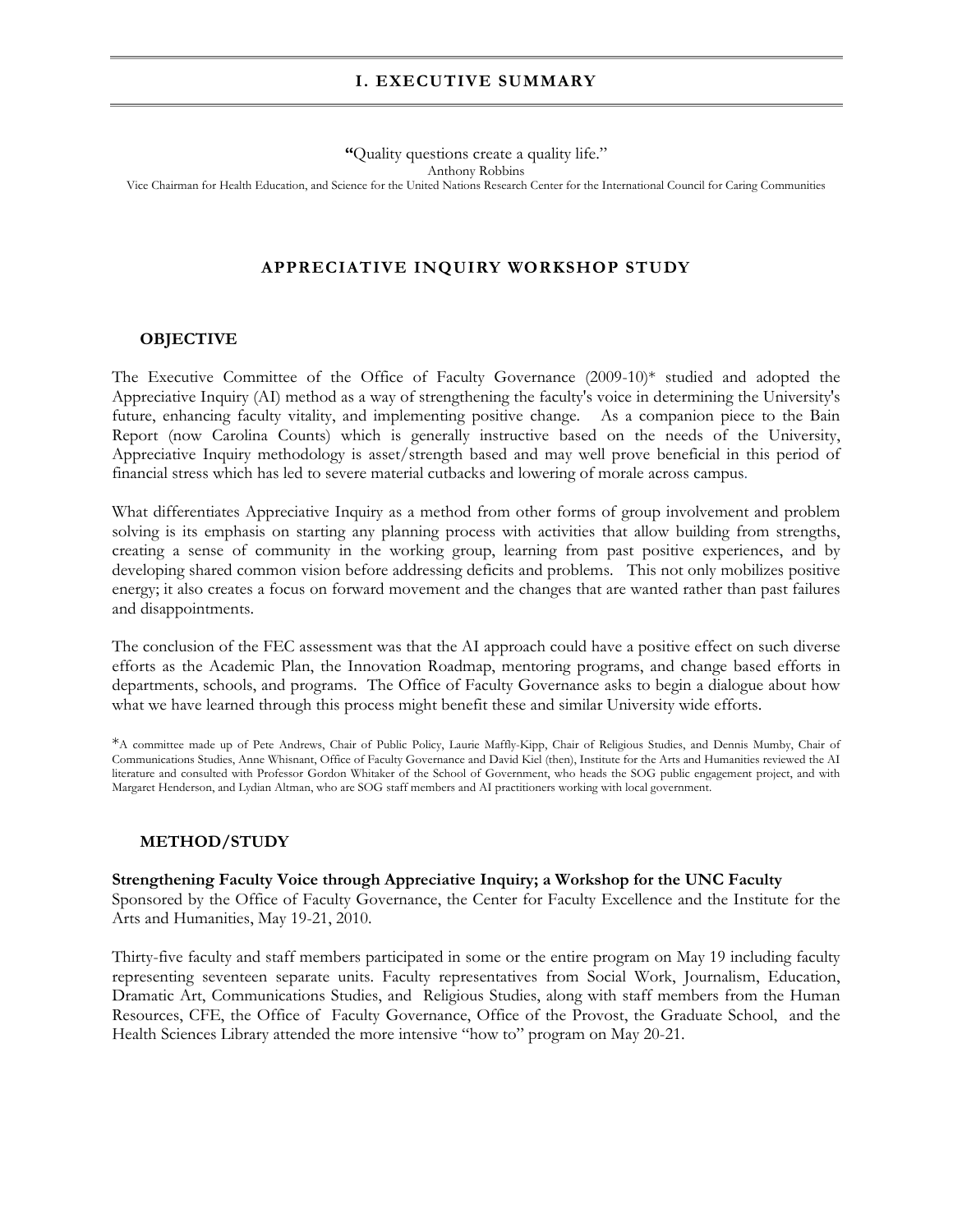Anticipating a potential use for a wider use of AI Facilitator Sallie Lee\*, sponsors Kiel and Coble designed the inquiry around ideas of innovation. The workshop was designed to be highly experiential, and included training in core AI concepts and techniques such as interviewing, case study development, qualitative analysis of themes, visioning, and follow through.

About the Workshop Facilitator; Sallie Lee, Sunshares Studio, Asheville NC\*

Senior AI Practitioner Sallie Lee was chosen in a competitive process by a faculty committee from among the nation's foremost AI consultants. She has offered AI training around the world for the past fifteen years reaching over 1000 participants in a wide variety of business, government and not profit organizations.

Lee has worked with David Cooperrider, AI's originator, in Case Western Reserve University's year-long Global Excellence in Management (GEM) program, gaining certification in Global Change and Social Innovation.

 She has recently conducted AI programs with the UNC School of Government, McKinsey Consulting, and the Australian Institute of management. She was guest editor for the Designing Strength-Based Organizations issue (Nov. 2008), in the journal The AI Practitioner.

## **BENEFITS**

The process of Appreciative Inquiry allows participants to draw on positive aspects of their work and associations. Asked through carefully designed questions participants are led to examine a topic/inquiry from its strengths and potential rather than from a deficit based point of view.

As creativity is part of the process we begin to explore the ideas of capacity. Creativity is the only resource that is inexhaustible- it is not like a barrel of oil or a birthday cake that is used up- in fact it grows the more you use it- like a muscle- to full capacity. If we move past the metaphor to think about capacity in a university community "full" is not even part of the equation any longer. Ingenuity coupled with strength based inquiry, as opposed to deficit based analysis, exponentially changes the potential sum and expanding capacity becomes the reality.

## **RECOMMENDATIONS/ POTENTIAL SCOPE OF SERVICES**

- Chancellor's Innovation Roadmap Initiative
	- o To help Faculty understand not only the initiative but how they can become part of it.
- Academic Plan
	- o Improving faculty buy-in and engagement with its implementation
	- o **As a next step we recommend that the Office of Faculty Governance and the Co-Chairs of the Steering Committee of the Academic Plan meet to discuss how an AI approach might be used to engage faculty in the next stages of the academic planning processes.**
- **Improving collegiality in a single department** 
	- o **UNC Dramatic Art will use AI in its August 2010 retreat to strengthen resiliency and define unit mission.**
- Assisting in a merger between two major academic support units
- Assisting in strengthening Faculty voice in Faculty Governance
	- o **One meeting of Faculty Council in Academic year 2010-11 will use AI in assessing effectiveness of the Council communications.**
- Designing a patient involvement research protocol for patients suffering from a particular chronic illness
- Assisting faculty dialogue and community building as part of a Professional School's strategic plan
- Creating a mentoring program for new faculty by an academic professional society
- Developing a strategic marketing and communications plan for a major academic unit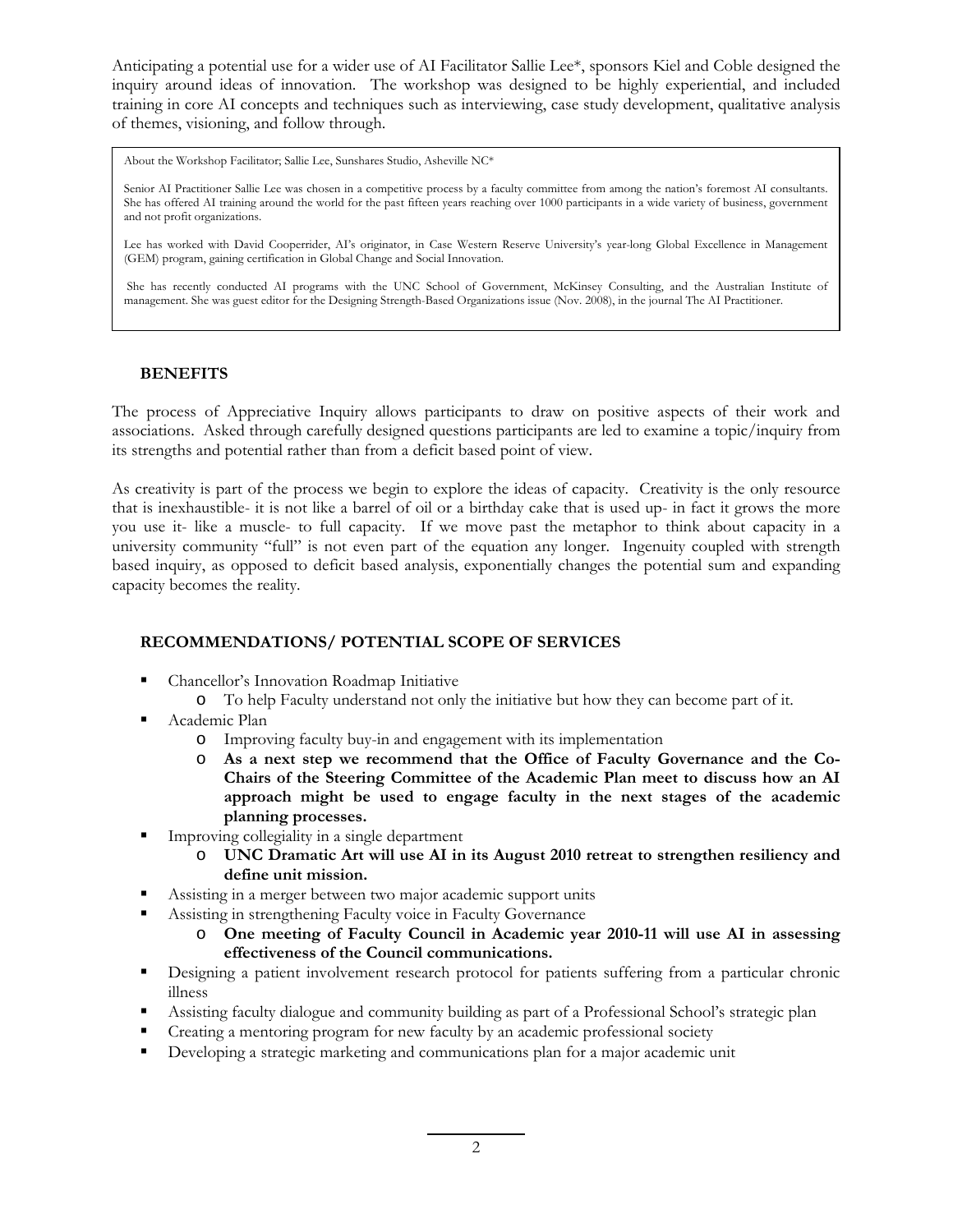- o **UNC Public Policy will use AI to develop a marketing plan for the department based on current strengths.**
- o **UNC Religious Studies will use AI in their August retreat.**

**We recommend that Appreciative Inquiry training as well as AI services to University entities become a permanent part of the services offered by the Center for Faculty Excellence. The basic funding for this enterprise can be based on the costs of our three day workshop which included Facilitator Sallie Lee's fee, travel and all materials for the workshop which came to \$10,000\*. An expendable fund would need to be allocated or raised for expanded efforts.** 

**\***The costs were divided among the Office of Faculty Governance, the Center for Faculty Excellence, and the Institute for the Arts and Humanities.

# **CLOSING**

The current Administration of the University of North Carolina has dedicated itself to extraordinary growth and understanding within and without our academic culture. "We are bound together by the task that stands before us …." And we are bound for a place where the tasks may be more daunting or less defined than those we face now.

If we are to address the inquiries of the present and the future it is crucial that we take in hand how we address them. It is entirely possible that "how we know" presently may not be sufficient or even appropriate for our needs and very likely for how we educate ourselves to think.

Emphasis on the examination of thinking is consistent with the current conversations within the academy about engaged scholarship, collaborative ventures that provide the best learning experiences for our students and the ephemeral concept that a product may or may not be the point of a process.

Clearly the movement toward creative thinking and solutions is testament to the kind of thinking about humanistic endeavors that are difficult to systematize yet essential to a creative life- the one thing we truly owe our students and ourselves.

As in science disciplines it has to become customary that the arts and humanities are able to go down a path potentially bound for a goal and embrace the possibility that the journey may take us into uncharted territory. Platitudes tell us that we must value the journey; that indeed it is the journey that is the point. In a world that needs real answers to real questions and, as importantly, life giving/ meaning making experiences we need to prepare for the unforeseen journey in a culture of creativity and capacity.

Our first goal will need to be nothing short of a paradigm shift in the way we understand education- this is where innovation is needed most profoundly. Appreciative Inquiry is not a new approach but it is innovative, in that it is not the norm in academe, to ask a community to examine its strengths, not its needs, and build from there. We are on the threshold of asking our Faculty to embrace new strategies for our research, teaching and service endeavors. As they will elicit inquiry of all kinds, we recommend an appreciative approach and know that in that fashion our colleagues will find the makings of personal and institution capacity.

McKay Coble Chair of the Faculty July 19, 2010